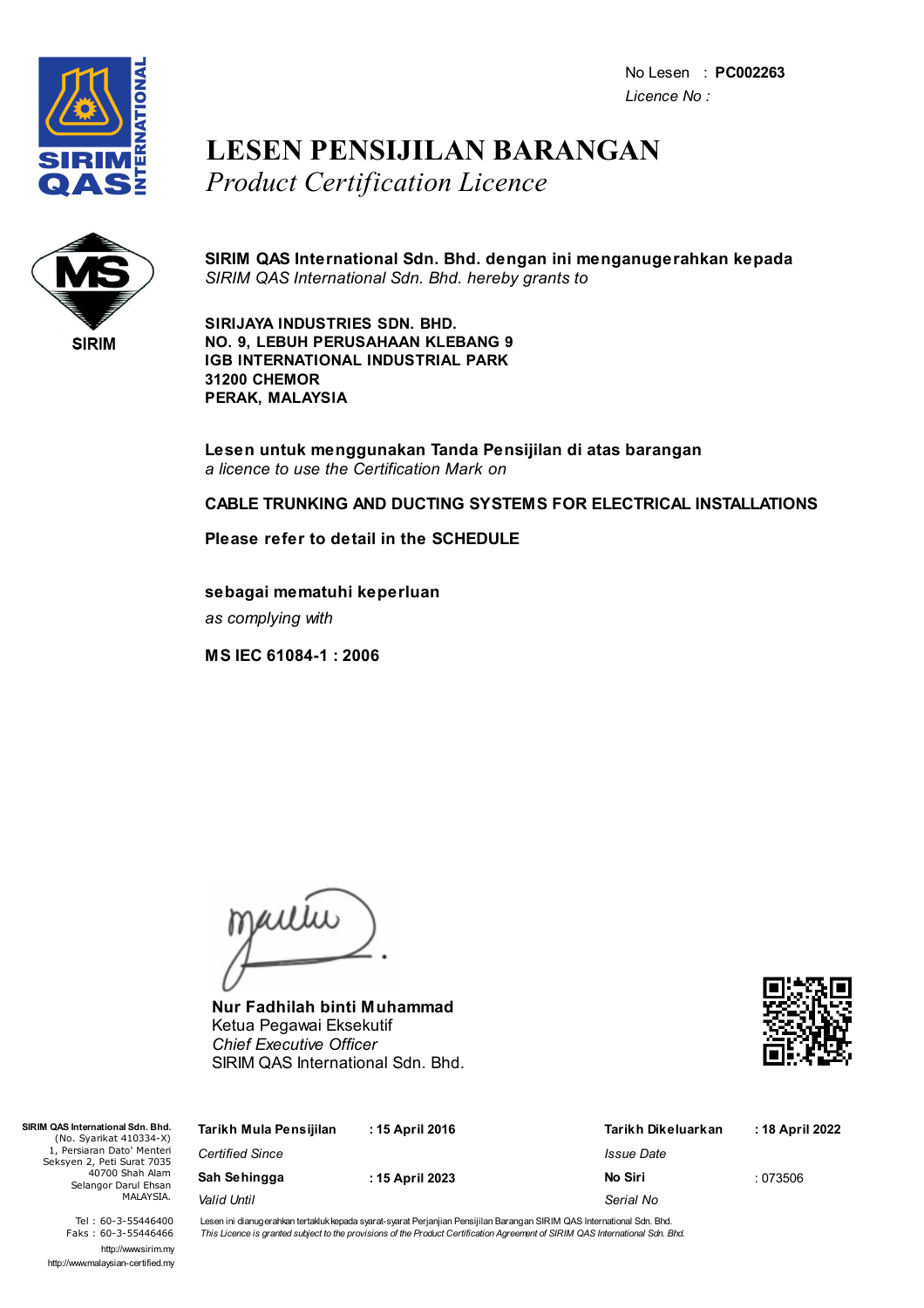

## **SCHEDULE**

#### **SIRIJAYA INDUSTRIES SDN. BHD.**

|              | Trade Mark                           | : SJ TRUNK                                                                                                                                                                                                                                                                                                                                                                                                                                                                                                                                                                        |  |  |  |
|--------------|--------------------------------------|-----------------------------------------------------------------------------------------------------------------------------------------------------------------------------------------------------------------------------------------------------------------------------------------------------------------------------------------------------------------------------------------------------------------------------------------------------------------------------------------------------------------------------------------------------------------------------------|--|--|--|
|              | Model                                | : Electro-galvanised (EG) steel, Epoxy powder-coated; STK 1/2, STK 2/2, STK 2/3,<br>STK 2/4, STK 3/3, STK 3/4, STK 3/6, STK 4/4, STK 4/6, STK 4/8, STK 2/6, STK<br>6/6, STK 2/8, STK 3/8, STK 6/8, STK 2/10, STK 3/10, STK 4/10.                                                                                                                                                                                                                                                                                                                                                  |  |  |  |
| <b>SIRIM</b> | Rating                               | : Classification: Metal trunking, Heavy mechanical stresses, Non-flame propagating,<br>With electrical continuity characteristics.                                                                                                                                                                                                                                                                                                                                                                                                                                                |  |  |  |
|              | Type                                 | : Straight cable trunking (with cover)                                                                                                                                                                                                                                                                                                                                                                                                                                                                                                                                            |  |  |  |
|              | Size                                 | : Length, mm: 2438, Width x Height x Thickness, mm: $50 \times 25 \times 1.0$ (STK 1/2), $50 \times$<br>50 x 1.0 (STK 2/2), 75 x 50 x 1.2 (STK 2/3), 100 x 50 x 1.2 (STK 2/4), 75 x 75 x 1.2<br>(STK 3/3), 100 x 75 x 1.2 (STK 3/4), 150 x 75 x 1.4 (STK 3/6), 100 x 100 x 1.4 (STK<br>4/4), 150 x 100 x 1.4 (STK 4/6), 200 x 100 x 1.6 (STK 4/8), 150 x 50 x 1.6 (STK<br>2/6), 150 x 150 x 1.6 (STK 6/6), 200 x 50 x 1.6 (STK 2/8), 200 x 75 x 1.6 (STK 3/8),<br>200 x 150 x 1.6 (STK 6/8), 250 x 50 x 1.6 (STK 2/10), 250 x 75 x 1.6 (STK 3/10),<br>250 x 150 x 1.6 (STK 4/10). |  |  |  |
|              | Straight cable trunking (with cover) |                                                                                                                                                                                                                                                                                                                                                                                                                                                                                                                                                                                   |  |  |  |
|              | Trade Mark                           | : SJ TRUNK                                                                                                                                                                                                                                                                                                                                                                                                                                                                                                                                                                        |  |  |  |
|              | Model                                | : Electro-galvanised (EG) steel, Epoxy powder-coated; STK 2/12, STK 3/12, STK<br>4/12, STK 2/14                                                                                                                                                                                                                                                                                                                                                                                                                                                                                   |  |  |  |
|              | Rating                               | : Classification: Metal trunking, Heavy mechanical stresses, Non-flame propagating,<br>With electrical continuity characteristics.                                                                                                                                                                                                                                                                                                                                                                                                                                                |  |  |  |

- Type : Straight cable trunking (with cover)
- Size :Length, mm: 2438, Width x Height x Thickness, mm: 300 x 50 x 1.6 (STK 2/12), 300 x 75 x 1.6 (STK 3/12), 300 x 100 x 1.6 (STK 4/12), 350 x 50 x 1.6 (STK 2/14).

Straight cable trunking (with cover)

| SIRIM QAS International Sdn. Bhd.<br>(No. Syarikat 410334-X) | Tarikh Mula Pensijilan                         | : 15 April 2016 | Tarikh Dikeluarkan | : 18 April 2022 |
|--------------------------------------------------------------|------------------------------------------------|-----------------|--------------------|-----------------|
| 1. Persiaran Dato' Menteri<br>Seksyen 2, Peti Surat 7035     | <b>Certified Since</b>                         |                 | Issue Date         |                 |
| 40700 Shah Alam<br>Selangor Darul Ehsan<br>MALAYSIA.         | Sah Sehingga<br>: 15 April 2023<br>Valid Until |                 | No Siri            | :073506         |
|                                                              |                                                |                 | Serial No          |                 |
|                                                              |                                                |                 |                    |                 |

Lesen ini dianugerahkan tertakluk kepada syarat-syarat Perjanjian Pensijilan Barangan SIRIM QAS International Sdn. Bhd.<br>*This Licence is granted subject to the provisions of the Product Certification Agreement of SIRIM QAS* 

http://www.sirim.my http://www.malaysian-certified.my

Tel : 60-3-55446400 Faks : 60-3-55446466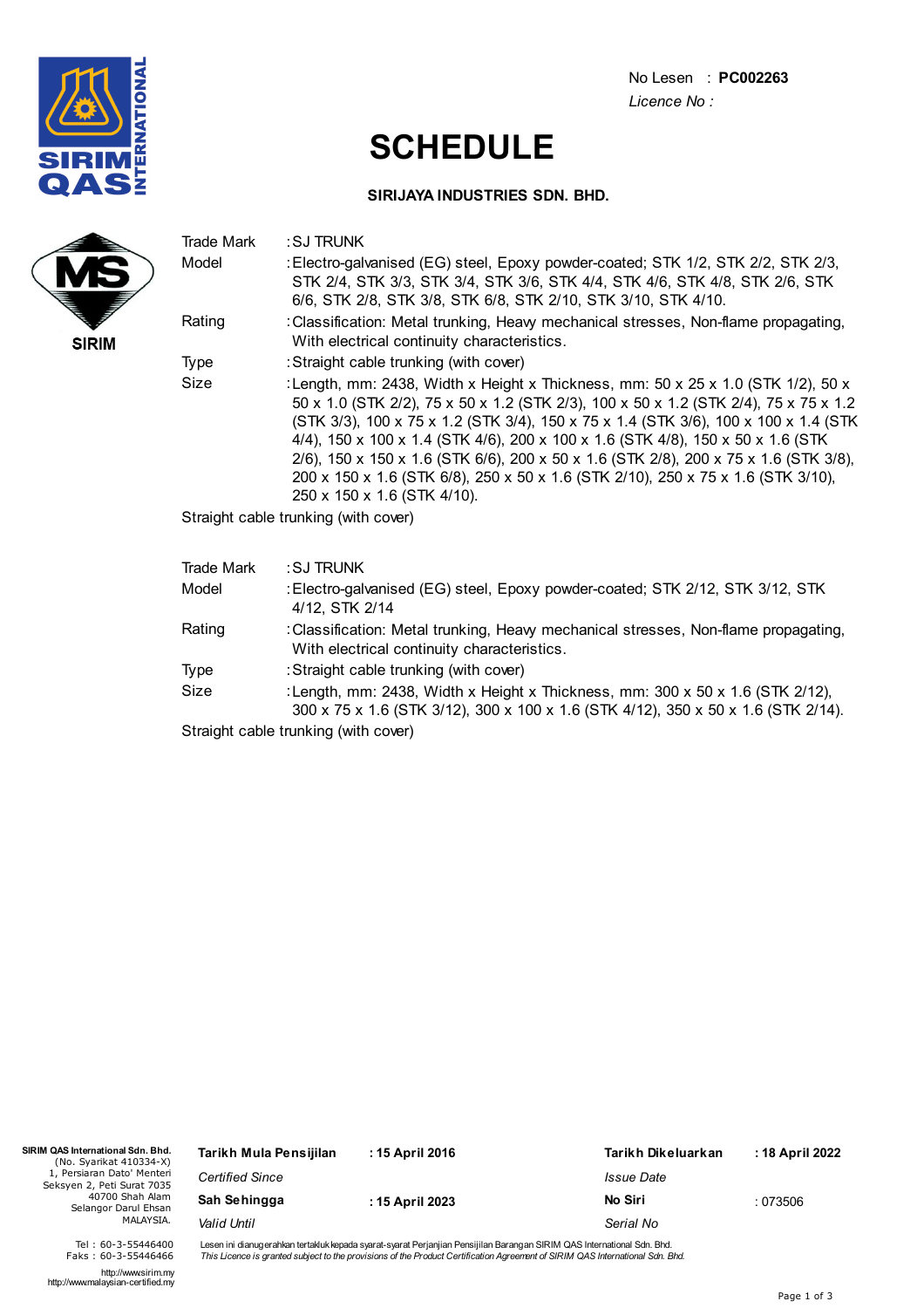

# **SCHEDULE**

#### **SIRIJAYA INDUSTRIES SDN. BHD.**

|              | Trade Mark<br>Model                  | : SJ TRUNK<br>: Superdyma; STK 1/2 SD, STK 2/2 SD, STK 2/3 SD, STK 3/3 SD, STK 2/4 SD, STK<br>3/4 SD, STK 4/4 SD, STK 2/6 SD, STK 3/6 SD, STK 4/6 SD, STK 6/6 SD, STK 2/8<br>SD, STK 3/8 SD, STK 4/8 SD, STK 6/8 SD, STK 2/10 SD, STK 3/10 SD, STK 4/10<br>SD.                                                                                                                                                                                                                                                                                                                                                         |  |  |  |
|--------------|--------------------------------------|------------------------------------------------------------------------------------------------------------------------------------------------------------------------------------------------------------------------------------------------------------------------------------------------------------------------------------------------------------------------------------------------------------------------------------------------------------------------------------------------------------------------------------------------------------------------------------------------------------------------|--|--|--|
| <b>SIRIM</b> | Rating                               | : Classification: Metal trunking, Heavy mechanical stresses, Non-flame propagating,<br>With electrical continuity characteristics.                                                                                                                                                                                                                                                                                                                                                                                                                                                                                     |  |  |  |
|              | Type                                 | : Straight cable trunking (with cover)                                                                                                                                                                                                                                                                                                                                                                                                                                                                                                                                                                                 |  |  |  |
|              | Size                                 | : Length, mm: 2438, Width x Height x Thickness, mm: 50 x 25 x 1.0 (STK 1/2 SD),<br>50 x 50 x 1.0 (STK 2/2 SD), 75 x 50 x 1.2 (STK 2/3 SD), 75 x 75 x 1.2 (STK 3/3<br>SD), 100 x 50 x 1.2 (STK 2/4 SD), 100 x 75 x 1.2 (STK 3/4 SD), 100 x 100 x 1.5<br>(STK 4/4 SD), 100 x 50 x 1.5 (STK 2/6 SD), 150 x 75 x 1.5 (STK 3/6 SD), 150 x 100<br>x 1.5 (STK 4/6 SD), 150 x 50 x 1.5 (STK 6/6 SD), 200 x 50 x 1.6 (STK 2/8 SD), 200<br>x 75 x 1.6 (STK 3/8 SD), 200 x 100 x 1.6 (STK 4/8 SD), 200 x 150 x 1.6 (STK 6/8<br>SD), 250 x 50 x 1.6 (STK 2/10 SD), 250 x 75 x 1.6 (STK 3/10 SD), 250 x 150 x 1.6<br>(STK 4/10 SD). |  |  |  |
|              |                                      | Straight cable trunking (with cover)                                                                                                                                                                                                                                                                                                                                                                                                                                                                                                                                                                                   |  |  |  |
|              | <b>Trade Mark</b>                    | : SJ TRUNK                                                                                                                                                                                                                                                                                                                                                                                                                                                                                                                                                                                                             |  |  |  |
|              | Model                                | : Superdyma; STK 2/12 SD, STK 3/12 SD, STK 4/12 SD, STK 2/14 SD.                                                                                                                                                                                                                                                                                                                                                                                                                                                                                                                                                       |  |  |  |
|              | Rating                               | : Classification: Metal trunking, Heavy mechanical stresses, Non-flame propagating,<br>With electrical continuity characteristics.                                                                                                                                                                                                                                                                                                                                                                                                                                                                                     |  |  |  |
|              | Type                                 | : Straight cable trunking (with cover)                                                                                                                                                                                                                                                                                                                                                                                                                                                                                                                                                                                 |  |  |  |
|              | Size                                 | : Length, mm: 2438, Width x Height x Thickness, mm: 300 x 50 x 1.6 (STK 2/12 SD),<br>300 x 75 x 1.6 (STK 3/12 SD), 300 x 100 x 1.6 (STK 4/12 SD), 350 x 50 x 1.6 (STK<br>2/14 SD).                                                                                                                                                                                                                                                                                                                                                                                                                                     |  |  |  |
|              | Straight cable trunking (with cover) |                                                                                                                                                                                                                                                                                                                                                                                                                                                                                                                                                                                                                        |  |  |  |
|              | <b>Trade Mark</b>                    | : SJ TRUNK                                                                                                                                                                                                                                                                                                                                                                                                                                                                                                                                                                                                             |  |  |  |
|              | Model                                | : Galvanized Iron (GI) steel; STK 1/2 GI, STK 2/2 GI, STK 2/3 GI, STK 3/3 GI, STK 2/4<br>GI, STK 3/4 GI, STK 4/4 GI, STK 2/6 GI, STK 3/6 GI, STK 4/6 GI, STK 6/6 GI, STK<br>2/8 GI, STK 3/8 GI, STK 4/8 GI, STK 6/8 GI, STK 2/10 GI, STK 3/10 GI, STK 4/10<br>GI.                                                                                                                                                                                                                                                                                                                                                      |  |  |  |
|              | Rating                               | : Classification: Metal trunking, Heavy mechanical stresses, Non-flame propagating,<br>With electrical continuity characteristics.                                                                                                                                                                                                                                                                                                                                                                                                                                                                                     |  |  |  |
|              | Type                                 | : Straight cable trunking (with cover).                                                                                                                                                                                                                                                                                                                                                                                                                                                                                                                                                                                |  |  |  |
|              | Size                                 | :Length, mm: 2438, Width x Height x Thickness, mm: 50 x 25 x 1.0 (STK 1/2 GI), 50<br>x 50 x 1.0 (STK 2/2 GI), 75 x 50 x 1.2 (STK 2/3 GI), 75 x 75 x 1.2 (STK 3/3 GI), 100<br>x 50 x 1.2 (STK 2/4 GI), 100 x 75 x 1.2 (STK 3/4 GI), 100 x 100 x 1.2 (STK 4/4 GI),<br>150 x 50 x 1.6 (STK 2/6 GI), 150 x 75 x 1.6 (STK 3/6 GI), 150 x 100 x 1.6 (STK 4/6<br>GI), 150 x 150 x 1.6 (STK 6/6 GI), 200 x 50 x 1.6 (STK 2/8 GI), 200 x 75 x 1.6 (STK<br>3/8 GI), 200 x 100 x 1.6 (STK 4/8 GI), 200 x 150 x 1.6 (STK 6/8 GI), 250 x 50 x 1.6<br>(STK 2/10 GI), 250 x 75 x 1.6 (STK 3/10 GI), 250 x 100 x 1.6 (STK 4/10 GI).    |  |  |  |
|              |                                      |                                                                                                                                                                                                                                                                                                                                                                                                                                                                                                                                                                                                                        |  |  |  |

| SIRIM QAS International Sdn. Bhd.<br>(No. Syarikat 410334-X)                                                     | Tarikh Mula Pensijilan | : 15 April 2016 | Tarikh Dikeluarkan | : 18 April 2022 |
|------------------------------------------------------------------------------------------------------------------|------------------------|-----------------|--------------------|-----------------|
| 1, Persiaran Dato' Menteri<br>Seksyen 2, Peti Surat 7035<br>40700 Shah Alam<br>Selangor Darul Ehsan<br>MALAYSIA. | <b>Certified Since</b> |                 | Issue Date         |                 |
|                                                                                                                  | Sah Sehingga           | : 15 April 2023 | No Siri            | :073506         |
|                                                                                                                  | Valid Until            |                 | Serial No          |                 |

Lesen ini dianugerahkan tertakluk kepada syarat-syarat Perjanjian Pensijilan Barangan SIRIM QAS International Sdn. Bhd.<br>*This Licence is granted subject to the provisions of the Product Certification Agreement of SIRIM QAS* 

http://www.sirim.my http://www.malaysian-certified.my

Tel : 60-3-55446400 Faks : 60-3-55446466